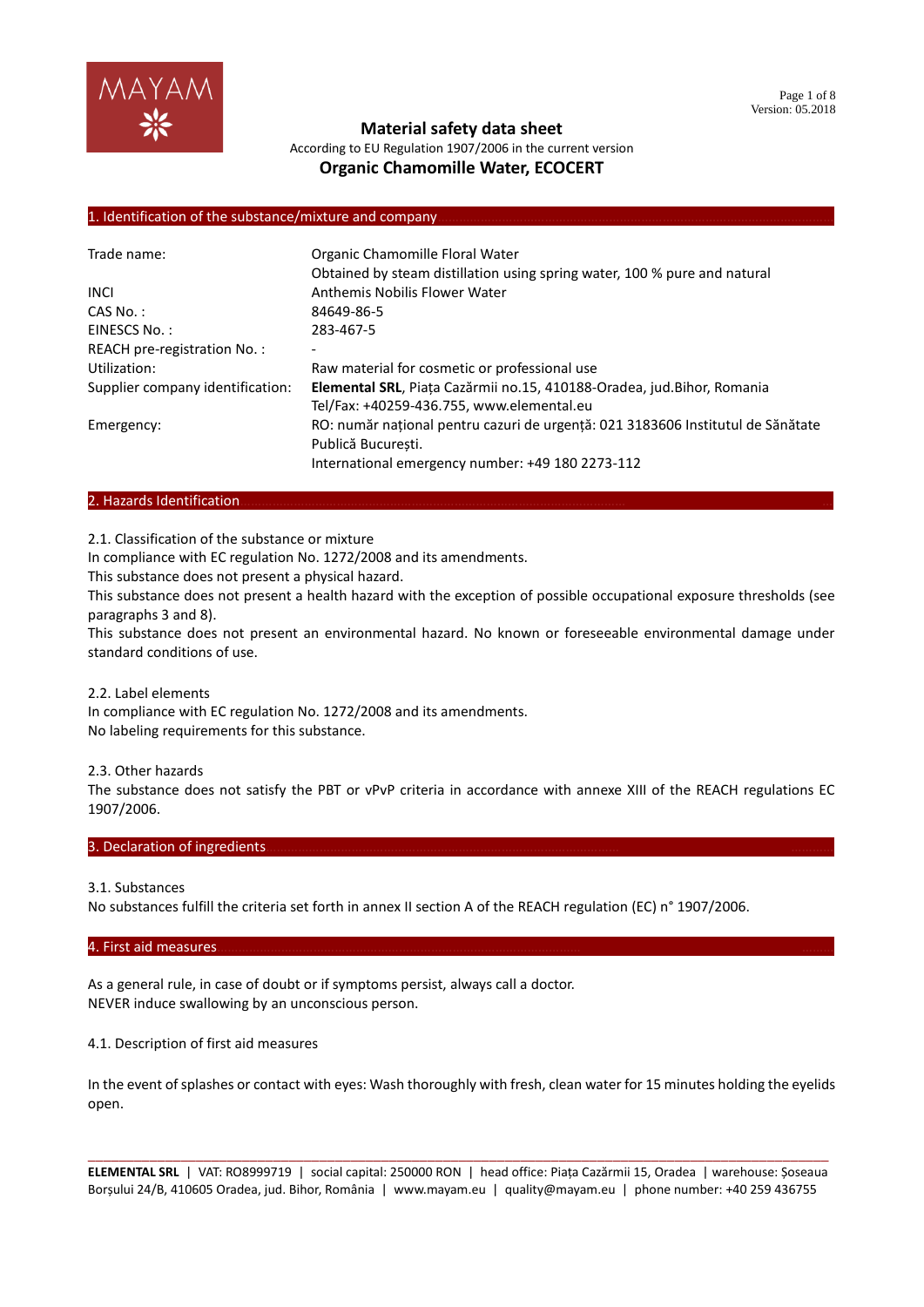

According to EU Regulation 1907/2006 in the current version

# **Organic Chamomille Water, ECOCERT**

In the event of swallowing: In the event of swallowing, if the quantity is small (no more than one mouthful), rinse the mouth with water and consult a doctor. Keep the person exposed at rest. Do not force vomiting. Seek medical attention, showing the label. If swallowed accidentally, call a doctor to ascertain whether observation and hospital care will be necessary. Show the label.

4.2. Most important symptoms and effects, both acute and delayed No data available.

4.3. Indication of any immediate medical attention and special treatment needed No data available.

5. Fire fighting measures.

Non-flammable.

5.1. Extinguishing media

Suitable methods of extinction In the event of a fire, use:

- sprayed water or water mist
- foam
- multipurpose ABC powder
- BC powder
- carbon dioxide (CO<sub>2</sub>)

Unsuitable methods of extinction

In the event of a fire, do not use:

- water jet

- water

5.2. Special hazards arising from the substance or mixture

A fire will often produce a thick black smoke. Exposure to decomposition products may be hazardous to health. Do not breathe in smoke.

In the event of a fire, the following may be formed:

- carbon monoxide (CO)

- carbon dioxide (CO<sub>2</sub>)

5.3. Advice for firefighters No data available.

#### 6. Accidental release measures.

6.1. Personal precautions, protective equipment and emergency procedures Consult the safety measures listed under headings 7 and 8. For first aid worker: First aid workers will be equipped with suitable personal protective equipment (See section 8).

6.2. Environmental precautions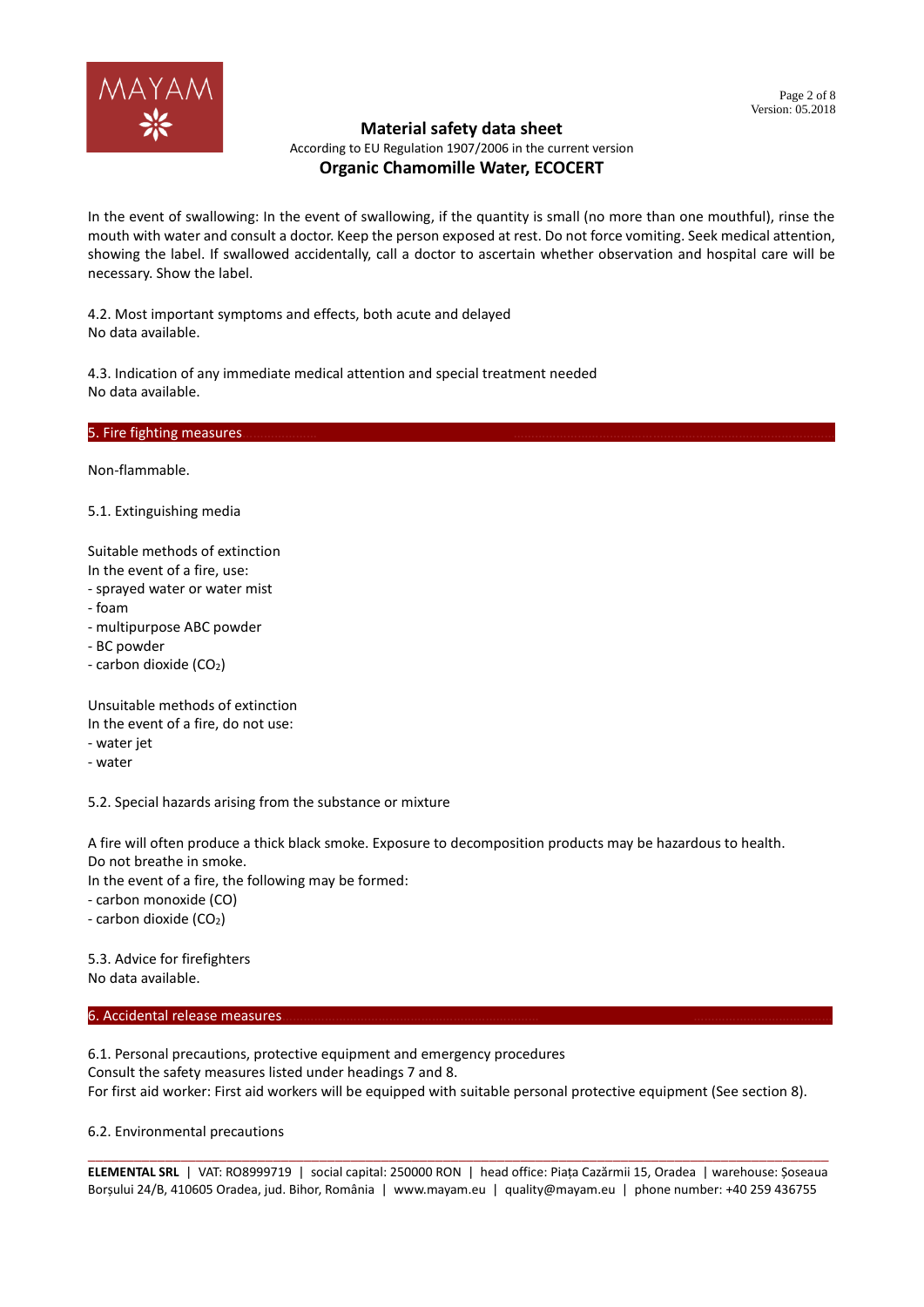

According to EU Regulation 1907/2006 in the current version

## **Organic Chamomille Water, ECOCERT**

Contain and control the leaks or spills with non-combustible absorbent materials such as sand, earth, vermiculite, diatomaceous earth in drums for waste disposal. Prevent any material from entering drains or waterways.

6.3. Methods and material for containment and cleaning up Clean preferably with a detergent, do not use solvents.

6.4. Reference to other sections No data available

7. Handling and storage

Requirements relating to storage premises apply to all facilities where the substance is handled.

7.1. Precautions for safe handling

Always wash hands after handling. Ensure that there is adequate ventilation, especially in confined areas.

Fire prevention: Handle in well-ventilated areas. Prevent access by unauthorized personnel.

Recommended equipment and procedures: For personal protection, see section 8. Observe precautions stated on label and also industrial safety regulations. Packages which have been opened must be reclosed carefully and stored in an upright position.

Prohibited equipment and procedures: No smoking, eating or drinking in areas where the substance is used.

7.2. Conditions for safe storage, including any incompatibilities

Storage: Keep the container tightly closed in a dry, well-ventilated place. The floor must be impermeable and form a collecting basin so that, in the event of an accidental spillage, the liquid cannot spread beyond this area. Packaging: Always keep in packaging made of an identical material to the original.

7.3. Specific end use(s) No data available.

8. Exposure controls / personal protection.

8.1. Control parameters No data available.

8.2. Exposure controls Personal protection measures, such as personal protective equipment:

Pictogram(s) indicating the obligation of wearing personal protective equipment (PPE)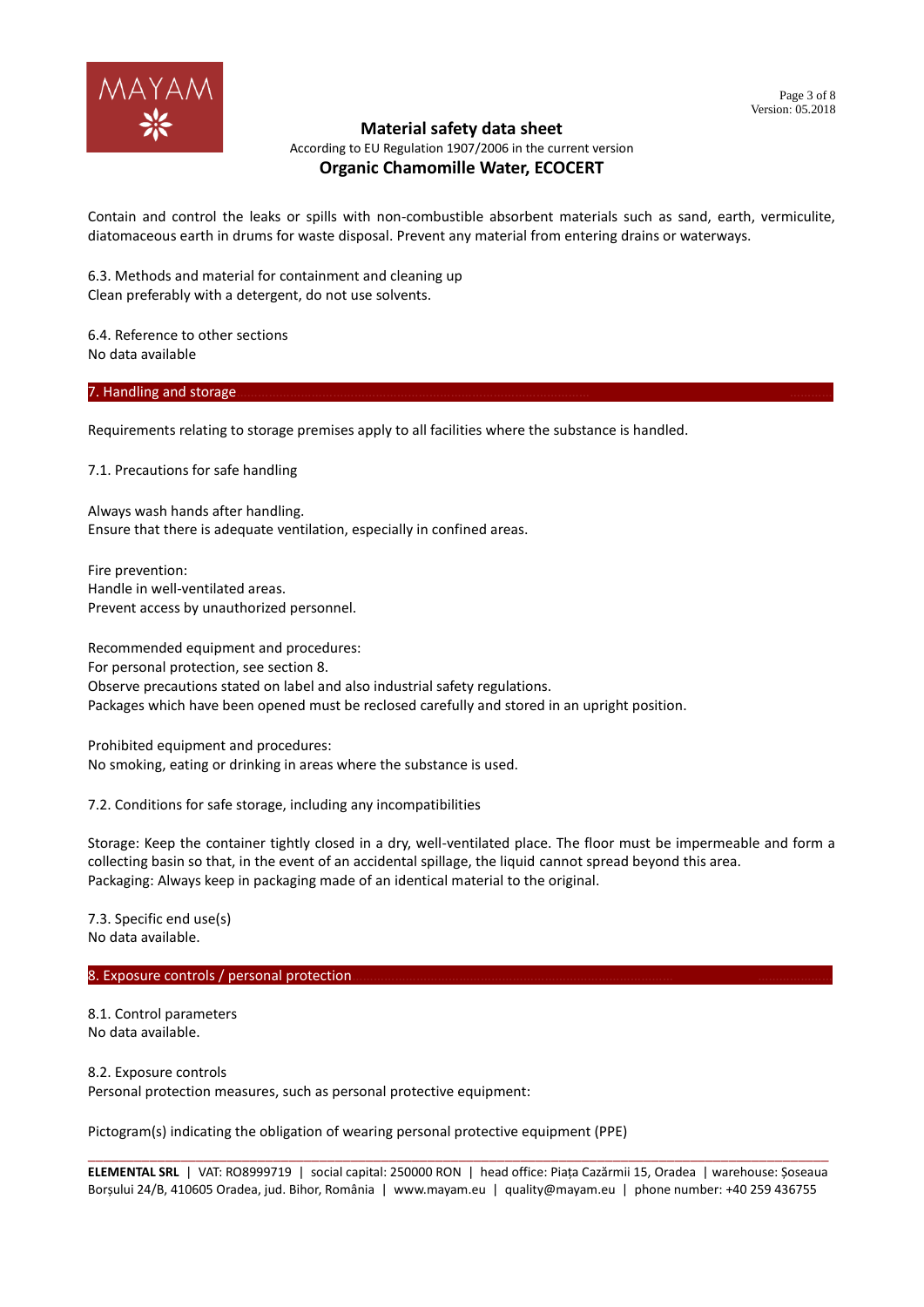

According to EU Regulation 1907/2006 in the current version

## **Organic Chamomille Water, ECOCERT**

Use personal protective equipment that is clean and has been properly maintained. Store personal protective equipment in a clean place, away from the work area.

Never eat, drink or smoke during use. Remove and wash contaminated clothing before re-using. Ensure that there is adequate ventilation, especially in confined areas.

- Eye / face protection: Avoid contact with eyes. Use eye protectors designed to protect against liquid splashes. Before handling, wear safety goggles in accordance with standard EN166.

- Hand protection: Wear suitable protective gloves in the event of prolonged or repeated skin contact. Type of gloves recommended:

- Nitrile rubber (butadiene-acrylonitrile copolymer rubber (NBR))

- PVA (Polyvinyl alcohol)

Recommended properties:

- Impervious gloves in accordance with standard EN374

- Body protection: Work clothing worn by personnel shall be laundered regularly. After contact with the product, all parts of the body that have been soiled must be washed.

#### 9. Physical and chemical properties

9.1. Information on basic physical and chemical properties

Physical state: Fluid liquid. pH: Not specified. Boiling point/boiling range: Not specified. Flash point interval: Not relevant. Density: approx. 1.000 Water solubility: soluble. Melting point/melting rang : Not specified. Self-ignition temperature: Not specified. Decomposition point/decomposition range: Not specified.

9.2. Other information No data available.

#### 10. Stability and reactivity.

10.1. Reactivity No data available.

10.2. Chemical stability

This substance is stable under the recommended handling and storage conditions in section 7.

#### 10.3. Possibility of hazardous reactions

When exposed to high temperatures, the substance can release hazardous decomposition products, such as carbon monoxide and dioxide, fumes and nitrogen oxide.

10.4. Conditions to avoid Avoid humidity.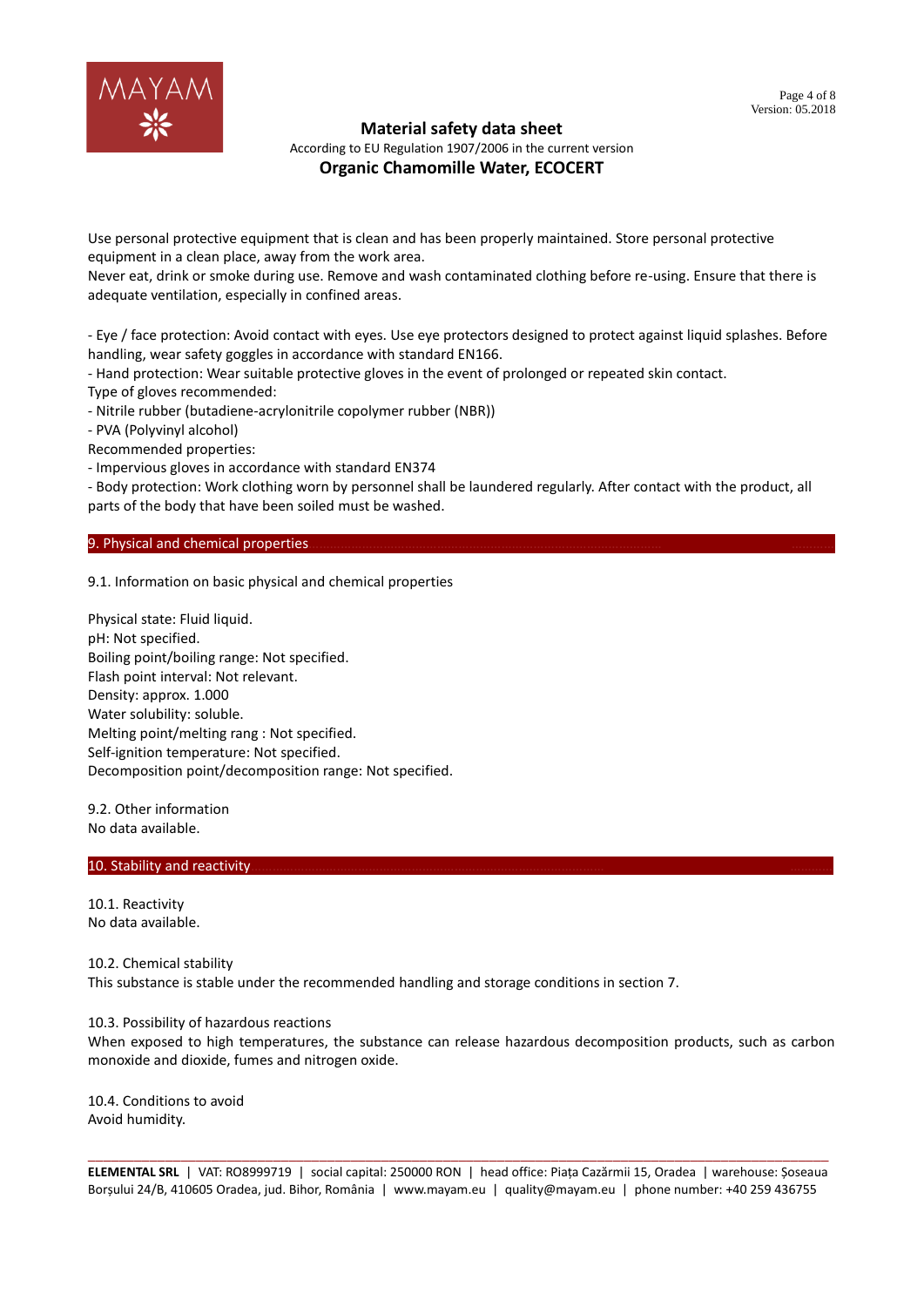

According to EU Regulation 1907/2006 in the current version **Organic Chamomille Water, ECOCERT**

10.5. Incompatible materials Keep away from water.

10.6. Hazardous decomposition products The thermal decomposition may release/form: - carbon monoxide (CO) - carbon dioxide (CO<sub>2</sub>)

#### 11. Toxicological information.

11.1. Information on toxicological effects Splashes in the eyes may cause irritation and reversible damage.

11.2. Substances No toxicological data available for the substances.

#### 12. Ecological information.

12.1. Toxicity No data available.

12.2. Persistence and degradability No data available.

12.3. Bioaccumulative potential No data available.

12.4. Mobility in soil No data available.

12.5. Results of PBT and vPvB assessment No data available.

12.6. Other adverse effects No data available.

German regulations concerning the classification of hazards for water (WGK): WGK 2 (VwVwS vom 27/07/2005, KBws): Hazardous for water.

#### 13. Disposal considerations

Proper waste management of the substance and/or its container must be determined in accordance with Directive 2008/98/EC.

#### 13.1. Waste treatment methods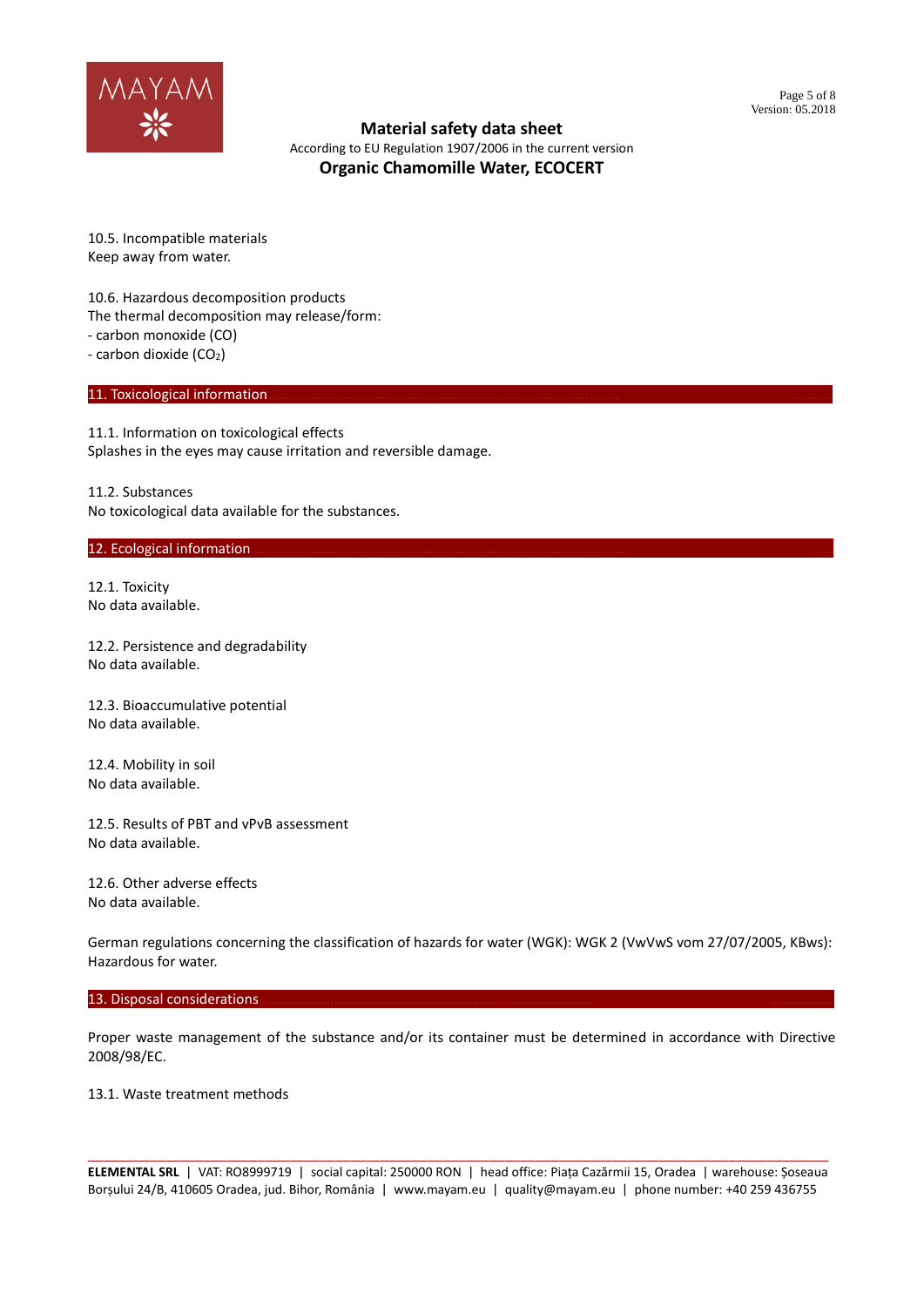

According to EU Regulation 1907/2006 in the current version

## **Organic Chamomille Water, ECOCERT**

Waste: Waste management is carried out without endangering human health, without harming the environment and, in particular without risk to water, air, soil, plants or animals.

Recycle or dispose of waste in compliance with current legislation, preferably via a certified collector or company. Do not contaminate the ground or water with waste, do not dispose of waste into the environment.

Soiled packaging: Empty container completely. Keep label(s) on container. Give to a certified disposal contractor.

#### 14. Transport information.

Exempt from transport classification and labeling.

Transport product in compliance with provisions of the ADR for road, RID for rail, IMDG for sea and ICAO/IATA for air transport (ADR 2015 - IMDG 2014 - ICAO/IATA 2015).

### 15. Regulatory information

15.1. Safety, health and environmental regulations/legislation specific for the substance or mixture

Classification and labeling information included in section 2:

- The following regulations have been used:

- EU Regulation No. 1272/2008 amended by EU Regulation No. 2016/1179. (ATP 9)

Container information: No data available. Particular provisions: No data available. German regulations concerning the classification of hazards for water (WGK): WGK 2 (VwVwS vom 27/07/2005, KBws): Hazardous for water.

15.2. Chemical safety assessment No data available.

#### 16. Additional information

Since the user's working conditions are not known by us, the information supplied on this safety data sheet is based on our current level of knowledge and on national and community regulations. It is at all times the responsibility of the user to take all necessary measures to comply with legal requirements and local regulations. The information in this safety data sheet must be regarded as a description of the safety requirements relating to the substance and not as a guarantee of the properties thereof.

16.1 Abbreviations:

ADR: European Agreement concerning the International Carriage of Dangerous Goods by Road.

CAS: Chemical Abstracts Service (division of the American Chemical Society).

CLP: Classification, Labeling, Packaging.

DNEL: Derived No Effect Level.

EINECS: European Inventory of Existing Commercial Chemical Substances.

GHS: Globally Harmonized System of Classification and Labeling of Chemicals.

IATA: International Air Transport Association.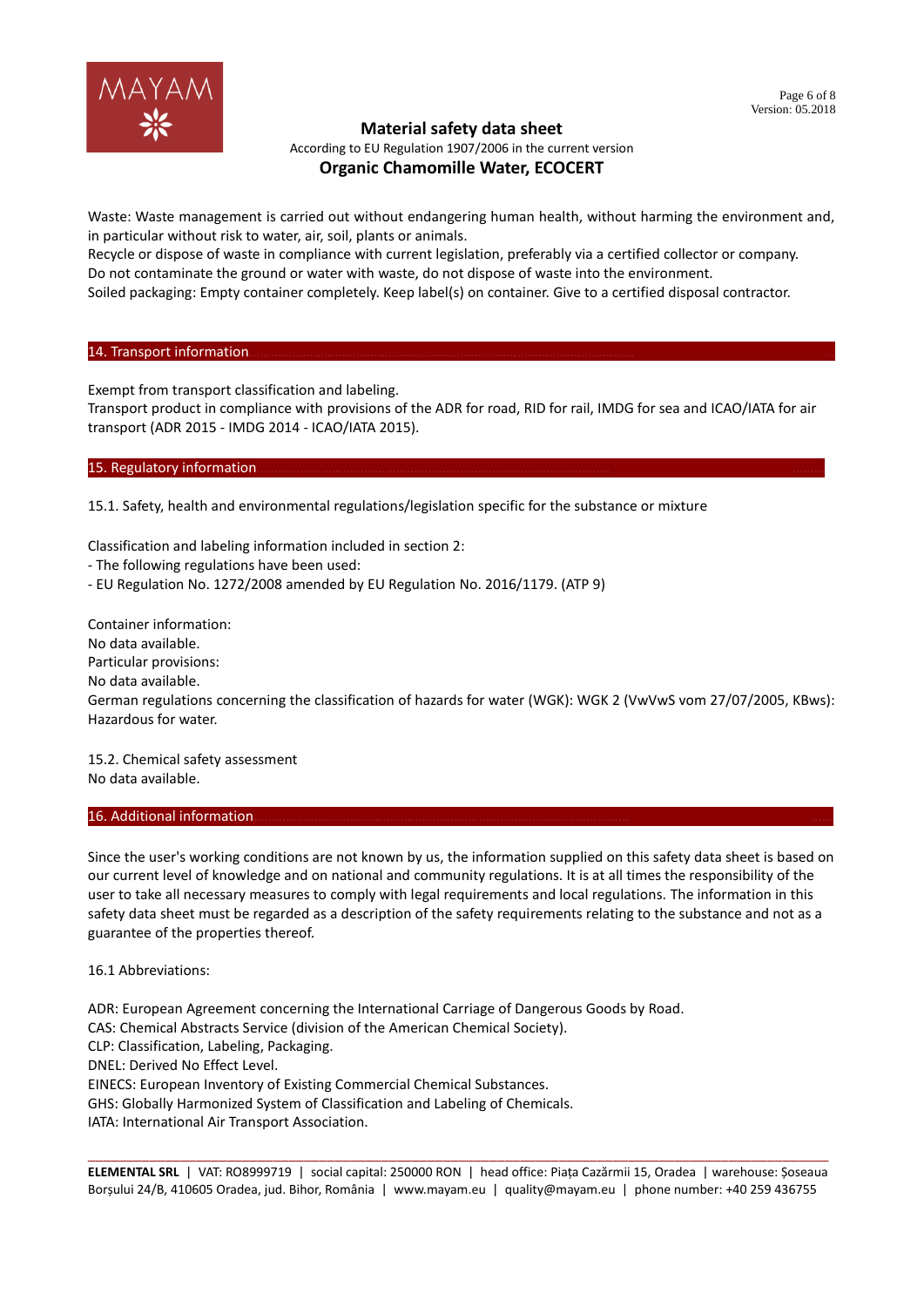

According to EU Regulation 1907/2006 in the current version

## **Organic Chamomille Water, ECOCERT**

IATA-DGR: Dangerous Goods Regulation by the "International Air Transport Association" (IATA). ICAO: International Civil Aviation Organization.

ICAO-TI: Technical Instructions by the "International Civil Aviation Organization" (ICAO).

IMDG: International Maritime Code for Dangerous Goods.

INCI: International Nomenclature of Cosmetic Ingredients.

LTE: Long-term exposure.

PNEC: Predicted No Effect Concentration.

RID: Regulation Concerning the International Transport of Dangerous Goods by Rail.

STE: Short-term exposure.

STEL: Short Term Exposure limit.

STOT: Specific Target Organ Toxicity.

WGK : Wassergefahrdungsklasse (Water Hazard Class).

PBT: Persistent, bioaccumulable and toxic.

vPvB : Very persistent, very bioaccumulable.

SVHC : Substances of very high concern.

## **DECLARATION OF ALLERGENS**

7th Amendment to Directive 76/768/EC, annex III, part I (2003/15/EC)

| <b>Compounds</b>                                                      | <b>CAS</b>    | % Total                  |
|-----------------------------------------------------------------------|---------------|--------------------------|
| 3 and 4-(4-Hydroxy-4-methylpentyl)-3-cyclohexene-1-<br>carboxaldehyde | 31906-04-4    |                          |
| alpha-Amylcinnamyl alcohol                                            | 101-85-9      |                          |
| alpha-Amylcinnamaldehyde                                              | 122-40-7      | $\overline{\phantom{a}}$ |
| alpha-Hexylcinnamaldehyde                                             | 101-86-0      |                          |
| alpha-iso-Methylionone                                                | 127-51-5      |                          |
| Anisyl alcohol                                                        | 105-13-5      |                          |
| Benzyl alcohol                                                        | 100-51-6      |                          |
| Benzyl benzoate                                                       | 120-51-4      |                          |
| Benzyl cinnamate                                                      | 103-41-3      |                          |
| Benzyl salicylate                                                     | 118-58-1      |                          |
| Cinnamaldehyde                                                        | 104-55-2      |                          |
| Cinnamyl alcohol                                                      | 104-54-1      |                          |
| Citral                                                                | 5392-40-5     |                          |
| Coumarin                                                              | $91 - 64 - 5$ |                          |
| dl-Citronellol                                                        | 106-22-9      | $\overline{\phantom{a}}$ |
| d-Limonene                                                            | 5989-27-5     |                          |